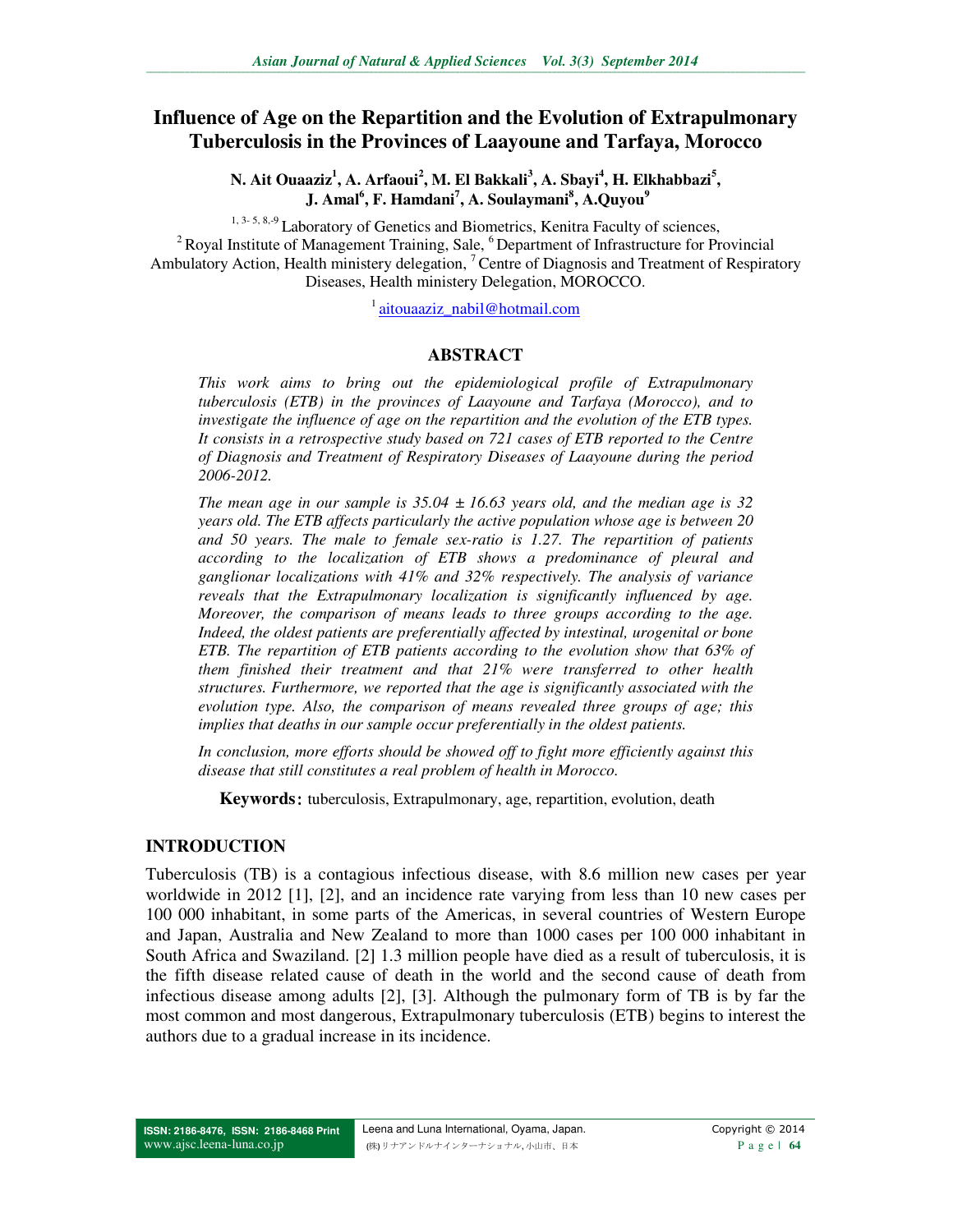ETB represents 20% of TB cases worldwide [2]. In Morocco, it accounts for 49% of TB cases with 13,522 cases. [4] In the provinces that this study is concerned with and during the same period, ETB represented 45% with 721 cases [5].

Extrapulmonary TB diseases result from the spread of bacilli from regional lymph lung nodes via the lymphatic and sanguine system, to other ganglia or organs such as the kidneys, the epiphyses of long bones, vertebral bodies, meninges [6]. Extrapulmonary localizations are more common among the young and the elderly; their multiple clinical aspects represent a diagnostic problem for practitioners which require histological examinations (anatomical and pathological) to make compelling arguments for the diagnosis of these forms [6]. The work at hand aims at highlighting the epidemiological profile of ETB in the provinces of Laayoune and Tarfaya (Morocco) on the one hand, and on the other hand studying the influence of age on the distribution and the development of different ETB types.

## **MATERIAL AND METHODS**

This work focused on two provinces in the region of Laayoune-Boujdour-Sakia El Hamra, in particular Laayoune and Tarfaya located on the Atlantic coast. Both provinces had 260,000 inhabitants in 2012 regarding the geographic coordinates, latitude / longitude of Laayoune is 27 ° 09'44 "North / 13 ° 12'11" West, and the Tarfaya is 27 ° 56 '22 "North / 12 ° 55 '34" West.

This work is based on a retrospective study of 721 cases of Extrapulmonary tuberculosis, all types combined, reported to the Centre of Diagnosis and Treatment of Respiratory Diseases (CDTRD) Laayoune for a period of 7 years from January 2006 to December 2012. These cases emanate from the military hospital and various health centers, public pulmonologists, and general practitioners in both provinces.

All criteria of reported cases (age, gender, organ involved, biological and radiological examination and treatment, case status ...) are registered in individual treatment records of patients and in a register in the CDTRD. The source of our study was mainly individual records of patients that are maintained up-to-date. During the study period (2006-2012), we recorded 721 cases of Extrapulmonary TB that were supported and treated at the CDTMR Laayoune.

Regarding the statistical analysis, we used the chi-square test  $(\chi^2)$  to compare the observed counts when it comes to qualitative variables, and analysis of variance (ANOVA) to compare means between different groups when it comes to quantitative variables. When the ANOVA test is significant, the Duncan test is performed to divide the sample into groups of equal means.

# **RESULTS**

The average age of patients is  $35.04 \pm 16.63$  years, with a median age of 32 years. The sexratio male to female, which is 1.27, is highly significant ( $F = 10.02$ ,  $p = 0.002$ ).

At first, we distributed our sample into age groups of 10 years and we have calculated the specific lethality for each age group (Figure 1). The results show that the 20-29 age group is the most affected by Extrapulmonary tuberculosis with a number of 187 cases, followed by that of 30-39 years with 171 cases and that of 40-49 years with 109 cases. This implies that the most active population is the most affected by this disease. Regarding the specific lethality (Figure 1), the maximum is recorded among patients aged 60 years and more.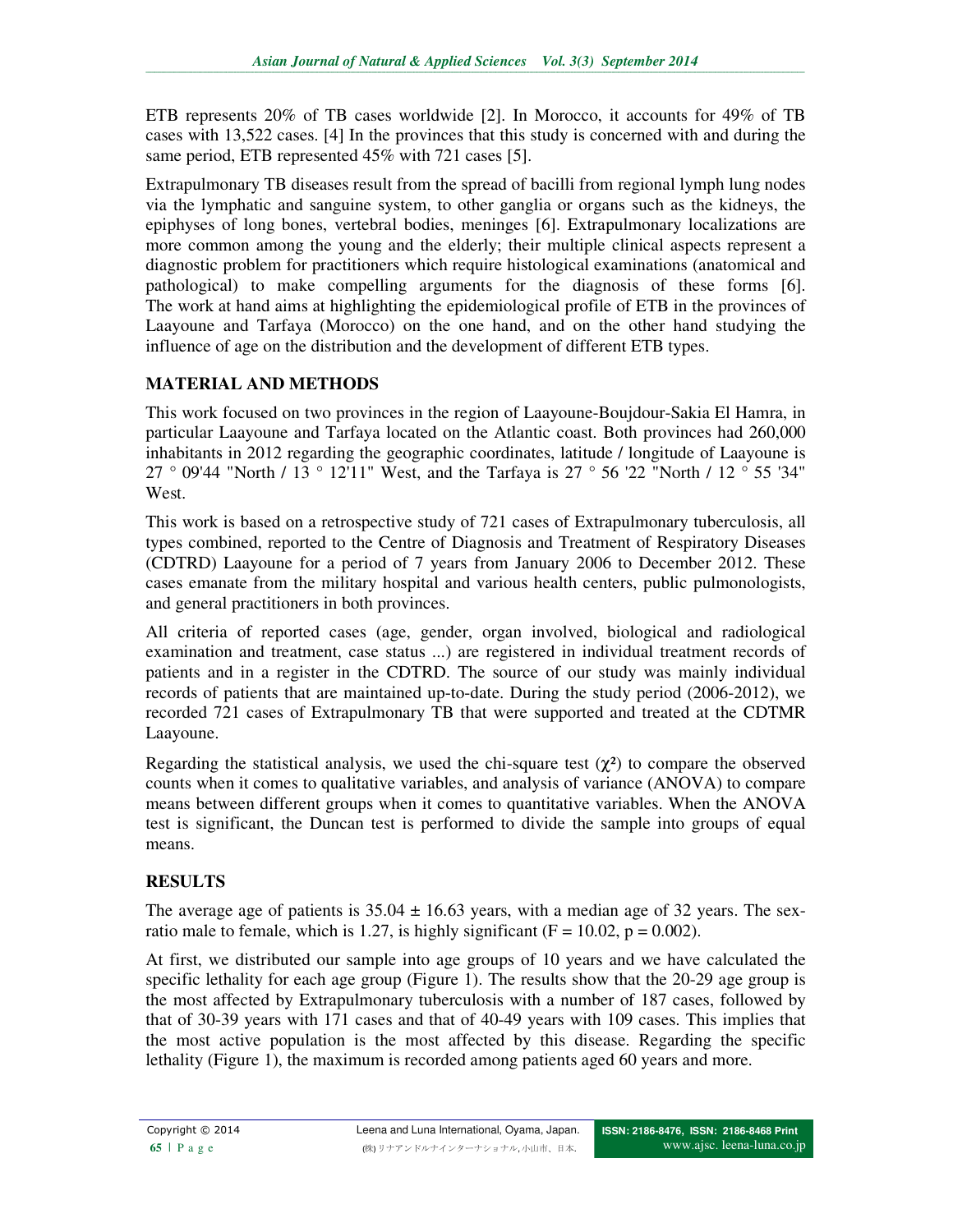

Figure 1. Distribution of patients according to age group and specific lethality

#### **Relationship between the Age of Patients and Localization of Extrapulmonary Tuberculosis**

The repartition of patients according to the localization of Extrapulmonary tuberculosis shows a predominance of pleural and ganglionar tuberculosis with 41% and 32% respectively (Figure 2). Extrapulmonary localizations differ significantly in terms of number ( $\chi^2$  = 789.6;  $p < 0.001$ ).



Figure 2. Repartition of patients according to the localization of tuberculosis

In order to investigate the link between age and Extrapulmonary localization, we performed an analysis of variance that showed a highly significant F ratio ( $F = 5.67$ ; p <0.001), implying that the Extrapulmonary localization is strongly influenced by age.

The comparison of means showed the existence of three mean age groups (Figure 3) with averages of  $33.2 \pm 16$ ,  $35 \pm 16.5$  years and  $40.3 \pm 14$  years respectively. In fact, older patients are preferentially affected by intestinal, urogenital and osseous tuberculosis.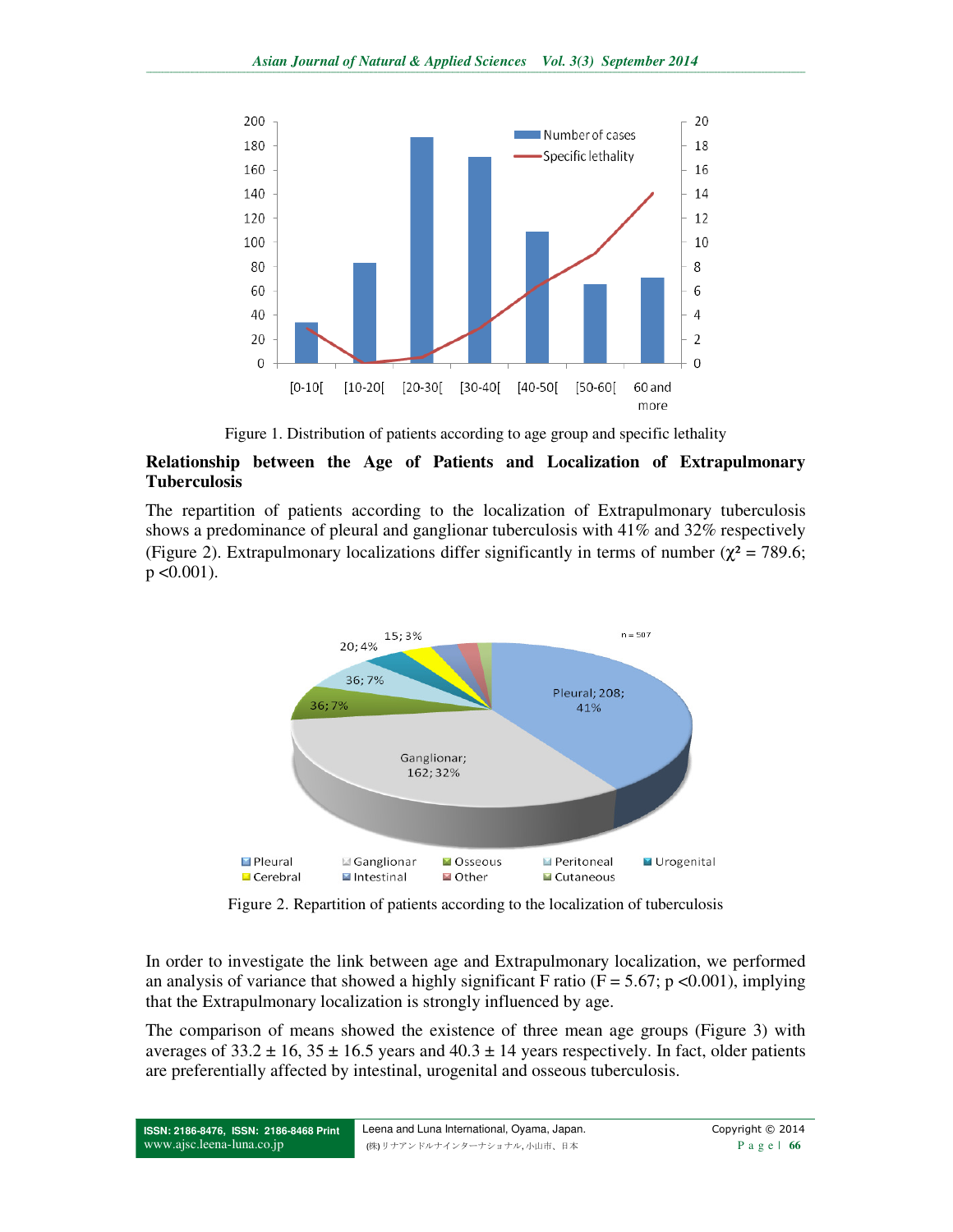

Figure 3. Repartition of Patiens according to the age and the Extrapulmonary localization (1. Cerebral; 2. Ganglionic; 3. Cutanous; 4. Peritoneal; 5. Pleural; 6. Intestinal; 7. Other; 8. Urogenital; 9. Osseous)

#### **Relationship between the Age and the Evolution of Patients**

The repartition of Extrapulmonary tuberculosis according to the evolution shows that the majority of them completed treatment with 454 cases, or 63%. Second, come the transferred cases with 21% (Figure 4). The difference was statistically significant ( $\chi^2$  = 596.9; p <0.001).



Figure 4. Repartition of patients according to their evolution

The study of the link between the age and the type of evolution by the analysis of variance showed that these two variables are closely related ( $F = 10.49$ ; p <0.001). The comparison of means shows the existence of three groups, the first contains the transferred patients and patients who completed treatment with an average of  $33.23 \pm 15.92$  years, the second group contains these latter in addition to those lost to follow-up with an average of  $36.66 \pm 16.58$ years and the third group includes only dead patients with an average of  $48.66 \pm 16.08$  years. This result implies that the deaths in our sample preferentially affect older people.



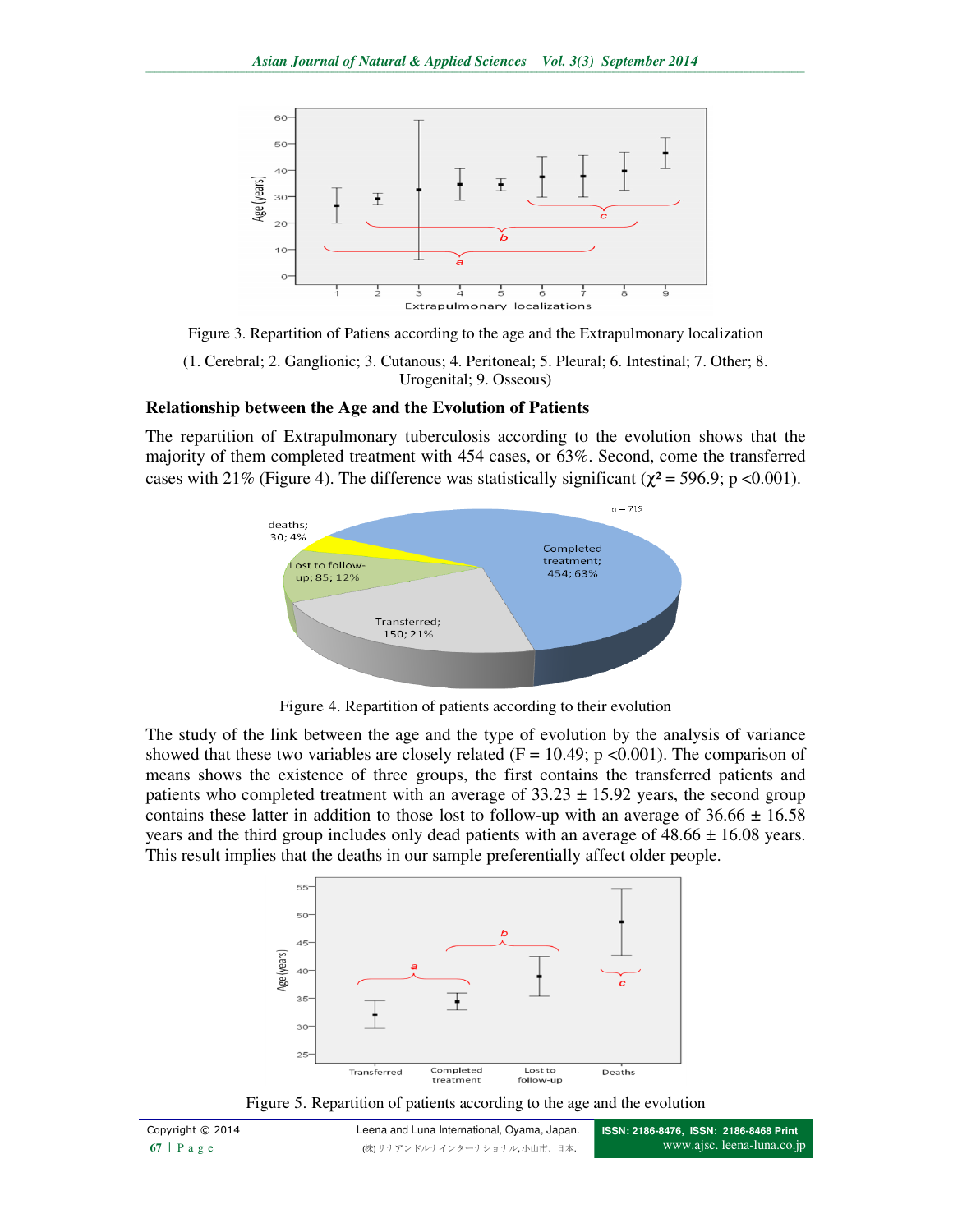### **DISCUSSION**

This study showed that the average age of ETB patients was  $35.04 \pm 16.63$  years, with a median age of 32 years. These results are comparable to those of Robert [7] Cabié [8] and Menard [9] that reported average ages of 38, 33 and 35 years respectively.

Males are more affected by this disease with a sex-ratio male to female of 1.27, which is consistent with similar studies, particularly the study of Ménard in Madagascar who reported sex-ratio of 1.3 [9].

The patients whose age is between 20 and 50 years are the most affected by ETB and the specific lethality increases proportionally with age. Several studies have reached the same conclusion stating that the age of the majority of patients is between 20 and 40 years [7], [8], [9]. The immunosuppression that precedes HIV infection or other immunosuppressive factors such as alcoholism and chronic disease, such as diabetes and kidney failure, which are, in most cases, expressed in old age, may be the main cause ETB among the elderly patients.

Moreover, the results revealed a high prevalence of pleural and ganglionar tuberculosis with 41% and 32% respectively and the peritoneal and osseous tuberculosis with 7% each, which is consistent with Malagasy three studies [9], [10], [11] and differs from the Anglo-Saxon literature that places the gonglinar and urogenital tuberculosis at the forefront followed by digestive and pleural tuberculosis which could be caused and explained by ethnic differences and also the level of endemicity of tuberculosis [9 ], and this could also be explained by the difficulties in practicing biopsy in some localizations especially the urogenital one [12].

Furthermore, the results show that older patients suffer preferentially from intestinal, urogenital and osseous tuberculosis. This was confirmed by the few studies that have investigated the link between age and localization of ETB, including Gassama study in Senegal [12] which showed a mean age of osseous tuberculosis coming close to 47 years. The link between age and the urogenital and intestinal localization was not clearly reported in the literature.

Regarding the distribution of patients according to the evolution, and that was in favor of cases that completed their treatments; several studies have reported a similar proportion for this category (68.6%) [10], for the lost to follow-up category (20.2%) [12] and for deaths (5%) [8], [13].

The investigation of relationship between the age and the type of evolution shows that the deaths in our sample preferentially affect older people, which could be explained by immune depression, which increases with age due to the association with chronic diseases and weakens the general health and favors the contraction of ETB [12].

### **CONCLUSION**

In conclusion, it should be pointed out that Extrapulmonary tuberculosis in Laayoune and Tarfaya provinces remains a serious problem public health because of its incidence and mortality rates, especially among the elderly population. Despite improvements in the management of the disease by creating a new health center in Laayoune, the regional health authorities should make more effort in creating a new center in Tarfaya in order to effectively implement the national anti-TB strategy in the region and achieve better success rates.